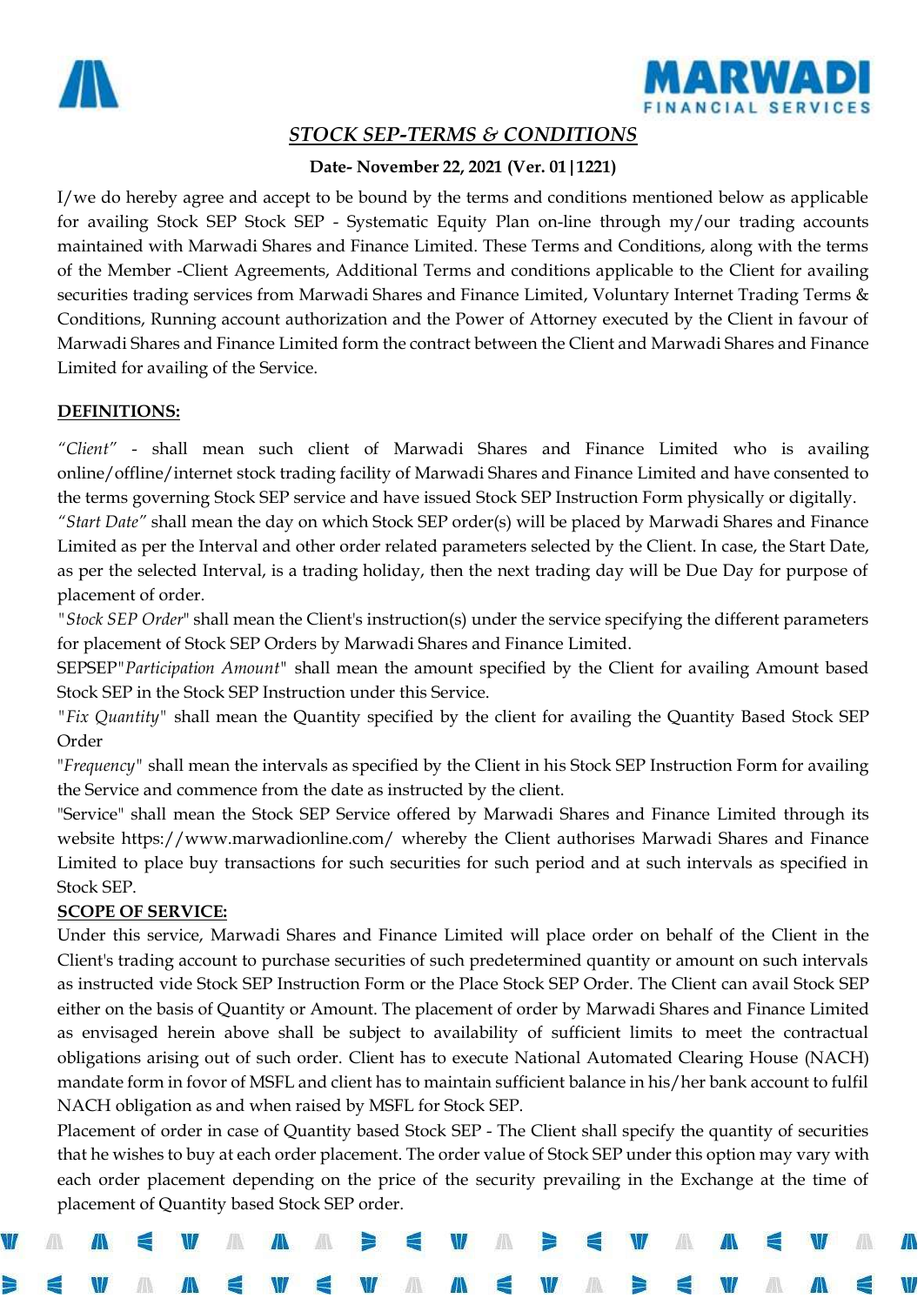



Placement of order in case of Amount based Stock SEP - The Client shall specify the amount, for which each order will be placed at the time of order placement. In this case, the number of securities for the purpose of placing order under the Service will be calculated by dividing Fix Amount with the last traded price of such security. Any fractional quantity will be ignored and order will be placed for nearest smaller Whole Number. The Number of securities bought under this option, may vary with each order placement depending on the price of the security prevailing at the time of placement of the Stock SEP order. No separate trading or Demat account will be required for availing this facility.

#### **There is no change in the brokerage rates for Stock SEP transactions. Brokerage rates and applicable charges applicable for Stock SEP transactions would be the same as your cash transactions.**

# **Settlement of Stock SEP transactions would be done in the same manner as cash transactions. OBLIGATION OF THE CLIENT:**

- 1. The Client Agrees that
	- a) he/she/it shall place duly filled Stock SEP Instruction Form on the dated specified by the Client to avail the Service. The Client may set up various Stock SEP Instruction with different intervals and time period for same or different securities.
	- b) he/she/it may cancel the Stock SEP Instruction selected by him/her at any time before the order placement has been initiated by Marwadi Shares and Finance Limited before the Due Day but not later than such time. The request for SEP cancellation will be processed within 48 working hours from it's receipt.
	- c) he/she/it shall opt shares under the share(s) displayed on its website under Place an Stock SEP Order section. This list of such securities would be provided to the Client, by displaying such list on the website. Such list of securities would be subject to change by Marwadi Shares and Finance Limited from time to time at its sole discretion without notice to the Clients and without assigning any reasons whatsoever. The Client has the right to change scrip(s) or weightages thereof in any permutation combination.
	- d) Only Market order will be placed under the Service as per the Stock SEP Instruction which will be executed as per Order Matching mechanism of the exchanges. However, when the orders are placed there is a possibility that different clients get the same scrip at different rates.
	- e) Marwadi Shares and Finance Limited will place orders under the Service in the account of the Client only if there is sufficient limit available in his account on Due Date. The Client shall ensure that payment is made on or before Pay-in date, failing which Marwadi Shares and Finance Limited shall have the right to liquidate securities and charge delayed payment charges as per the risk management and other policies of the company.
	- f) The authorization given to Marwadi Shares and Finance Limited will stand rescind under Stock SEP, in case such Stock SEP Instruction is cancelled by the Client and Marwadi Shares and Finance Limited will not place further order as such Stock SEP.
	- g) The client agrees that an STOCKSEP request can be placed for only one security at a time. To place STOCKSEP requests for multiple securities, the client will be required to place separate STOCKSEP request for each security.
	- h) Client would be provided with the contract notes and other communication as per the normal practice.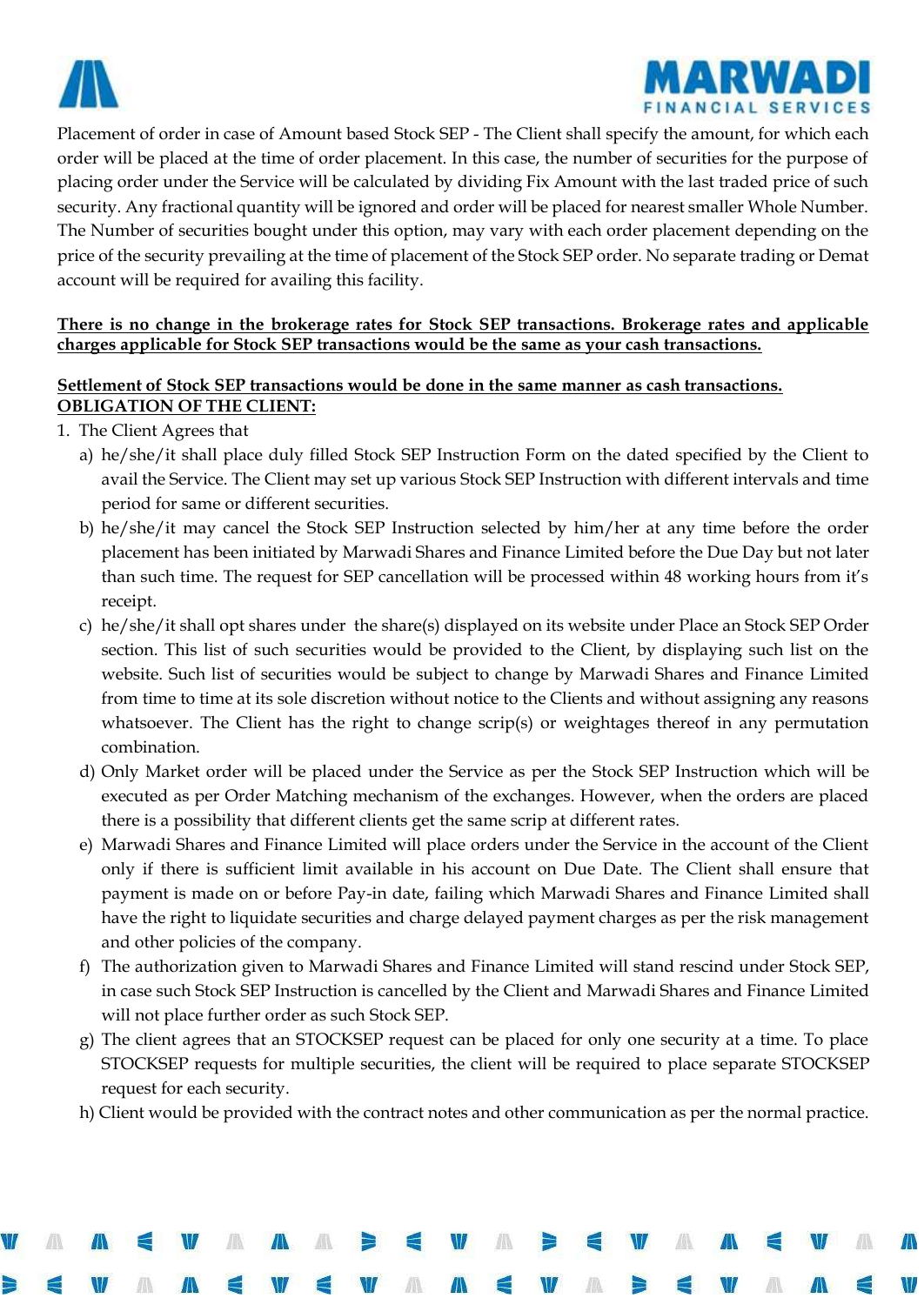



#### **DISCLAIMERS AND WARRANTIES:**

- 2. The Client understands and declares that
	- a) Marwadi Shares and Finance Limited is merely the Client's agent for placing orders as per the Stock SEP instructions given by the Client under the Service.
	- b) Marwadi Shares and Finance Limited shall not be required to obtain approval for placing orders on respective Due Days as per the interval specified by the Client in his Equity Stock SEP till the culmination of Period of Stock SEP once he has authorised Marwadi Shares and Finance Limited by a duly filled Stock SEP Form.
	- c) the quantity / amount of Stock SEP order will depend upon the prevailing price of the security at the time of placement order on the Due Dates and therefore quantity based StockSEP, the value of order may be significantly different from its previous order.
	- d) by availing the Service, the Client is not entering into any Portfolio Management arrangement or otherwise. The stock recommendations provided by Marwadi Shares and Finance Limited should not be considered as an investment advice and the Client should take independent professional advice before deciding the stocks for investment under Stock SEP service.
	- e) Marwadi Shares and Finance Limited shall not be responsible for non execution / rejection of the Stock SEP Instruction. Further no Partial Orders will be executed in case the limits are insufficient.
	- f) Stock SEP order placed on the Due Date which are not executed at the Market Price till the end of the day would expire and Marwadi Shares and Finance Limited shall not held responsible for non execution of such order. However, such expiry of order shall not affect the placement of subsequent Stock SEP orders on the subsequent Due Days.
	- g) Marwadi Shares and Finance Limited, at its sole discretion, reserves the right to either temporarily or permanently, withdraw or suspend the Service to the Client or at any time without giving any notice or assigning any reason for the same.
	- h) Marwadi Shares and Finance Limited, in its sole discretion, in accordance with its risk management policy, may disable buy option in certain securities. Further, certain scrips may be disabled from trading by Exchanges on account of regulatory or corporate action such as SMS Stocks, stock split, issue of bonus shares, merger etc. In the above cases, if the scrip is disabled then the Stock SEP order in such securities may not be placed or get rejected for any reasons mentioned above during period when such scrip is disabled. Subsequent Stock SEP order for the said security will be placed by Marwadi Shares and Finance Limited only when such scrip is enabled for trading. Further Marwadi Shares and Finance Limited may, at its sole discretion, cancel the Stock SEP with regard to such security, which is disabled for uncertain and/or long period for the reasons mentioned herein above.
	- i) Securities investments are subject to market risks and there can be no assurance or guarantee that the objectives will be achieved. Each client is advised to consult his/her own financial advisor/professional tax advisors before availing of scheme.
	- j) MSFL and/or any affiliate of MSFL does not in any way through this material solicit any offer for purchase, sale of any financial transaction/products of any financial instrument dealt in this material. All recipients of this material should before dealing and/or transacting in any of the products referred to in this material make their own investigation, seek appropriate professional advice. The investments discussed in this material may not be suitable for all investors. Any person subscribing to or investigating in any product/financial instruments should do so on the basis of and after verifying the terms attached to such product/financial instrument.

A

∕∆

e

M

A

м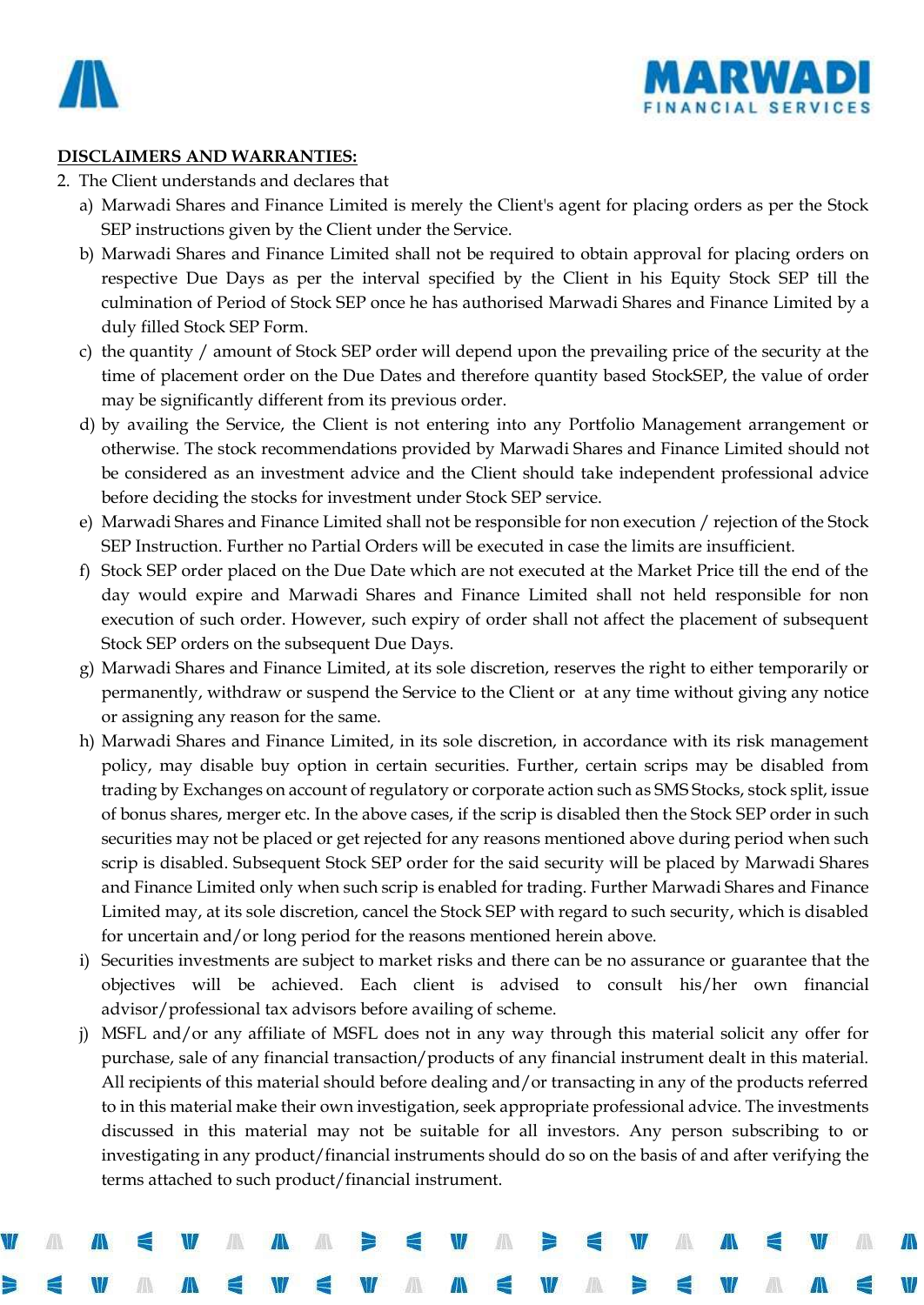



#### **LIMITATION OF LIABILITY:**

3. Without prejudice to any other provisions of these Terms and Conditions, Marwadi Shares and Finance Limited shall not be liable to the Client for any loss or damage whatsoever or howsoever caused arising directly or indirectly whether for consequential loss or damage or loss of profit, business, revenue, goodwill or anticipated savings which may arise in respect of the Service or arising out of the performance of the Services or otherwise.

#### **FORCE MAJEURE:**

4. Marwadi Shares and Finance Limited shall not be liable for any failure to perform any of its obligations under this Agreement if the performance is prevented, hindered or delayed by a Force Majeure Event (defined below) and in such case its obligations shall be suspended for so long as the Force Majeure Event continues. "Force Majeure Event" means any event due to any cause beyond the reasonable control of Marwadi Shares and Finance Limited, including without limitation, unavailability of any communication system, breach or virus in the processes, communication failure or system problems or slow or delayed response from system or trading halt, or any such other problem/glitch whereby not being able to establish access to the trading system/network, which may be beyond control and may result in delay in processing or not processing StockSEP orders either in part or in full, sabotage, fire, flood, explosion, acts of God, civil commotion, strikes or industrial action of any kind, riots, insurrection, war, acts of government, computer hacking, un-authorised access to computer data and storage devices, computer crashes, etc.

## **AMENDMENT:**

5. Marwadi Shares and Finance Limited, at its sole discretion, is entitled to amend/modify/alter the aforesaid Terms and Conditions and such amendment/modification/ alteration be displayed on its website to intimate such amendment/modification/alteration to the Client. The continued use of the Website by the Client shall be deemed to be an acceptance by the Client of the amended/modified/altered Terms and Conditions.

The Service is in addition to the existing products and services provided by Marwadi Shares and Finance Limited. Availing this Service by the Client does not bar the Client from availing other products and services offered by Marwadi Shares and Finance Limited.

----------------------

**Note:**

- StockSEP is a facility to invest pre determined amount/quantity of securities on periodical basis. It does not debar from placing orders in any other manner as permitted by Marwadi Shares and Finance Limited, provided there's sufficient margin in the account.
- Activating this service and selecting SEP amount/quantity will be considered as your order placement instruction and approval for trade and no other separate approval will be taken for placing trade orders on my/our behalf for all SEP transactions.